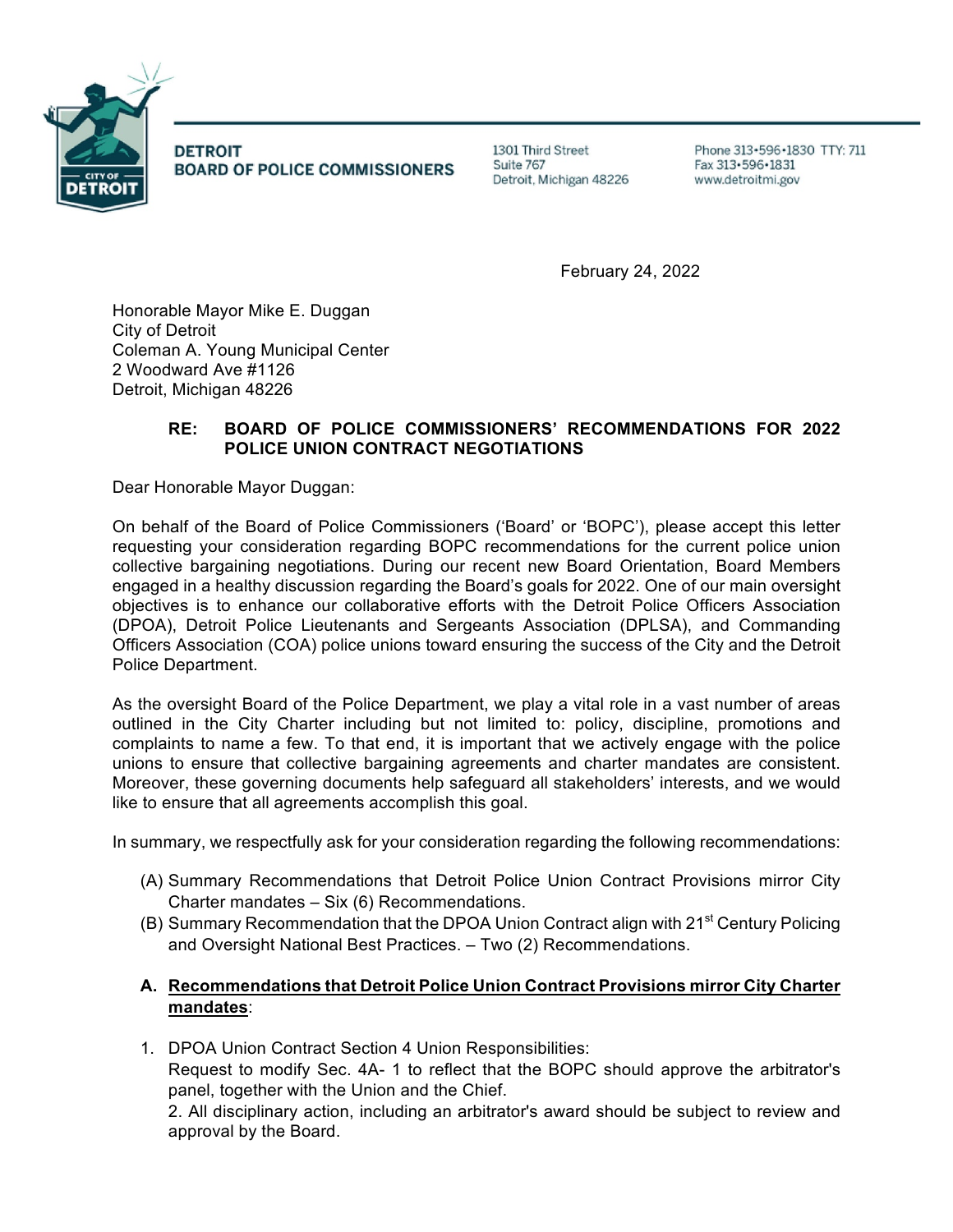*See* Sec. 7-803 of the City Charter which specifically states disciplinary matters fall in the purview of the BOPC. The BOPC has final disciplinary authority in all grievances.

2. DPOA Union Contract Section 6 Management Rights:

Request to modify Sec 6.12 - to establish and enforce policies regarding drug testing, provided such policies are approved by the BOPC. Sec 6 F. - The Department shall notify the Union and the BOPC of any anticipated policy changes regarding working conditions.

- 3. DPOA Union Contract Section 7 Grievance Procedure: Request to modify Sec. D - Medical Grievance procedure to reflect that the BOPC approve the Medical Arbitrators/ Mediators also.
- 4. DPOA Union Contract Section 8 Arbitration:

Request to modify Sec A. 2. B. The BOPC should also be advised of the intent to terminate an arbitrator and the reason. Additionally, modify Sec. 8 to allow the Board to participate in the selection of arbitrators for police discipline, grievances, and other related matters given the Board's charter-mandate as the "final authority in imposing or reviewing discipline of employees of the department."

Request to modify Section 8 Arbitration Sec. A. 7 .D. to reflect that the arbitrator's decision is not final until affirmed by the BOPC. Arbitrator awards must be approved by the BOPC. See Section 7-803 of the Detroit City Charter, which specifically states disciplinary matters fall in the purview of the BOPC. The BOPC has final disciplinary authority in all grievances.

5. DPOA Union Contract Sec. 9 Discipline: Request to modify to amend the number of years for removing written reprimands based on the impact and implications it has on the eligibility for police promotions and the Board's charter-mandated authority over discipline.

## **B. Recommendation to align with 21st Century Policing and Oversight Best Practices**:

1. DPOA Union Contract Sec. 16 Employee's Rights involving OCI Investigative Responsibilities:

Request to modify to reflect that DPD provide immediate access to all "relevant material" pertaining to any police complaint investigation or "citizen encounter" upon notification of an Administrative Interview for adequate preparation.

2. DPOA Union Contract Section 5 - Union Responsibilities: Request to modify Sec. 5A to state a formula for damages in the event of blue flu or a walkout.

As one of the oldest civilian oversight boards in the country with a rich history of monumental advances in law enforcement and oversight evolution, we have a unique opportunity to impact these key areas under your leadership and direction. Civilian Oversight and Law Enforcement Agencies look to the City as the model example for oversight and law enforcement. We hope that we are able to continue this standard by establishing and maintaining a collaborative relationship with the police unions toward the Department's and the Board's advancement.